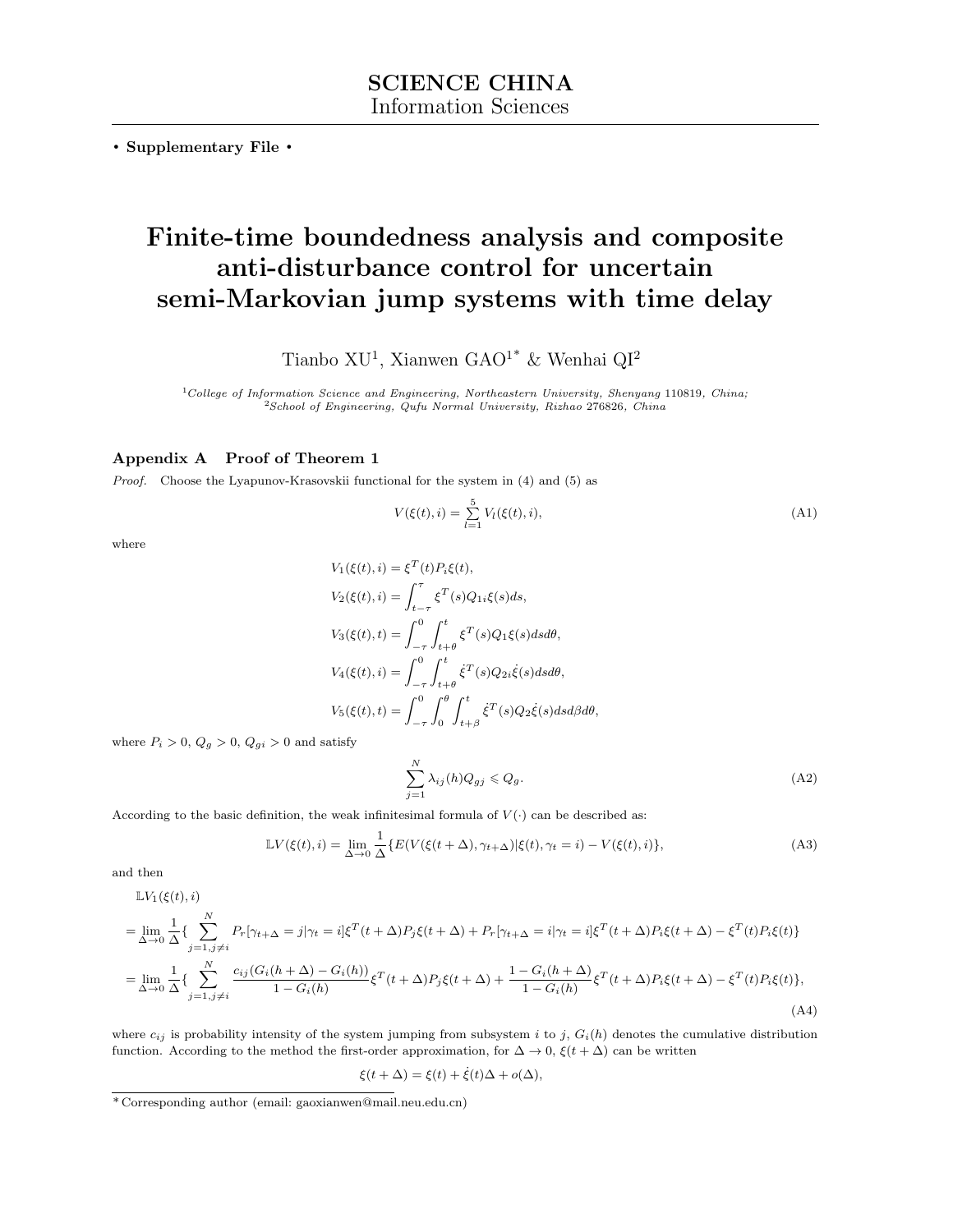$$
\dot{\xi}(t) = \tilde{A}_i \xi(t) + \tilde{A}_{di} \xi(t - \tau) + \tilde{H}_i \tilde{d}(t)
$$
\n(A5)

Then, we have

$$
\xi(t+\Delta) = (I + \tilde{A}_i \Delta)\xi(t) + \tilde{A}_{di}\Delta\xi(t-\tau) + \tilde{H}_i\tilde{d}(t)\Delta + o(\Delta). \tag{A6}
$$

According to (A4) and (A6), for  $\lim_{\Delta \to 0}$  $\frac{G_i(h) - G_i(h + \Delta)}{1 - G_i(h)} = 0$ , we get

$$
\mathbb{L}V_1(\xi(t),i) = \Upsilon^T(t) \begin{bmatrix} \Theta(i) & \frac{1-G_i(h+\Delta)}{1-G_i(h)} P_i \tilde{A}_i \\ * & 0 \end{bmatrix} \Upsilon(t), \tag{A7}
$$

where  $\Upsilon(t) \triangleq [\xi^T(t) \quad \xi^T(t-\tau) \quad \tilde{d}^T(t)],$ 

$$
\Theta(i) \triangleq \tilde{A}_i^T P_i + P_i \tilde{A}_i + \lim_{\Delta \to 0} \sum_{j=1, j \neq i}^N \frac{c_{ij} G_i(h) - G_i(h + \Delta)}{\Delta (1 - G_i(h))} P_j + \lim_{\Delta \to 0} \frac{G_i(h) - G_i(h + \Delta)}{\Delta (1 - G_i(h))} P_i.
$$

We have the following equations

$$
\lim_{\Delta \to 0} \frac{1 - G_i(h + \Delta)}{1 - G_i(h)} = 1,
$$
\n
$$
\lim_{\Delta \to 0} \frac{G_i(h) - G_i(h + \Delta)}{\Delta(1 - G_i(h))} = \lambda_i(h),
$$
\n(A8)

where  $\lambda_{ij}(h) \triangleq c_{ij}\lambda_i(h), i \neq j$ , and  $\lambda_{ij}(h) \triangleq -\sum_{i=1}^N \lambda_i(h)$  $j=1, j\neq i$  $\lambda_{ij}(h)$ . Substituting equation (A8) into equation (A7) leads to

$$
\mathbb{L}V_1(\xi(t),i) = \xi^T(t)\left(\sum_{j=1}^N P_j \lambda_{ij}(h)\right)\xi(t) + \xi^T(t)P_i(\tilde{A}_i\xi(t) + \tilde{A}_{di}\xi(t-\tau) + \tilde{H}_i\tilde{d}(t))
$$

$$
+ (\tilde{A}_i\xi(t) + \tilde{A}_{di}\xi(t-\tau)^T + \tilde{H}_i\tilde{d}(t))P_i\xi(t).
$$
(A9)

And then the same discussion can be given by formula (A3), one has

$$
\mathbb{L}V_{2}(\xi(t),i) = \lim_{\Delta \to 0} \frac{1}{\Delta} \left\{ \sum_{j=1,j\neq i}^{N} \frac{c_{ij}G_{i}(h) - G_{i}(h+\Delta)}{\Delta(1 - G_{i}(h))} \int_{t-\tau}^{t} \xi^{T}(s)Q_{1j}\xi(s)ds \right.\n+ \frac{1 - G_{i}(h+\Delta)}{1 - G_{i}(h)} \int_{t-\tau}^{t} \xi^{T}(s)Q_{1i}\xi(s)ds + \Delta\xi^{T}(s)Q_{1i}\xi(s) + o(\Delta) - V_{2}(\xi(t),i) - \xi^{T}(t-\tau)Q_{1i}\xi(t-\tau) \right\}\n= \sum_{j=1}^{N} \lambda_{ij}(h) \int_{t-\tau}^{t} \xi^{T}(s)Q_{1j}\xi(s)ds - \xi^{T}(t-\tau)Q_{1i}\xi(t-\tau) + \xi^{T}(t)Q_{1i}\xi(t).
$$
\n(A10)

Using the same method we can obtain

$$
\mathbb{L}(\sum_{l=3}^{5} V_{l}(\xi(t), i)) = \tau \xi^{T}(t) Q_{1} \xi(t) - \int_{t-\tau}^{t} \xi^{T}(s) Q_{1} \xi(s) ds - \int_{t-\tau}^{t} \xi^{T}(s) Q_{2i} \dot{\xi}(s) ds + \tau \dot{\xi}^{T}(t) Q_{2i} \dot{\xi}(t) + \frac{\tau^{2}}{2} \dot{\xi}^{T}(t) Q_{2} \dot{\xi}(t) + \int_{-\tau}^{0} \int_{t+\theta}^{t} \xi^{T}(s) (\sum_{j=1}^{N} \lambda_{ij}(h) Q_{2i} - Q_{2}) \dot{\xi}(s) ds d\theta.
$$
 (A11)

According to the above discussions, the weak infinitesimal operator  $V(\cdot)$  is given as

$$
\mathbb{L}V(\xi(t),i,t) = \xi^{T}(t)\left(\sum_{j=1}^{N} P_{j}\lambda_{ij}(h)\right)\xi(t) + \xi^{T}(t)P_{i}(\tilde{A}_{i}\xi(t) + \tilde{A}_{di}\xi(t-\tau) + \tilde{H}_{i}\tilde{d}(t)) + (\tilde{A}_{i}\xi(t) + \tilde{A}_{di}\xi(t-\tau)^{T}) + \tilde{H}_{i}\tilde{d}(t)P_{i}\xi(t) + \int_{t-\tau}^{t} \xi^{T}(s)\left(\sum_{j=1}^{N}\lambda_{ij}(h)Q_{1j} - Q_{1}\right)\xi(s)ds + \xi^{T}(t)Q_{1i}\xi(t) - \xi^{T}(t-\tau)Q_{1i}\xi(t-\tau) + \tau\xi^{T}(t)Q_{1}\xi(t) - \int_{t-\tau}^{t} \xi^{T}(s)Q_{2i}\dot{\xi}(s)ds + \tau\xi^{T}(t)Q_{2i}\dot{\xi}(t) + \frac{\tau^{2}}{2}\xi^{T}(t)Q_{2}\xi(t) + \int_{-\tau}^{0} \int_{t+\theta}^{t} \xi^{T}(s)\left(\sum_{j=1}^{N}\lambda_{ij}(h)Q_{2j} - Q_{2}\right)\xi(s)dsd\theta.
$$
\n(A12)

For the  $J_i$ , we set  $\sum_{j=1}^{N} J_i \lambda_{ij}(h) = 0$ . According to lemma1, we can obtain

$$
\sum_{j=1}^{N} \lambda_{ij}(h) P_j = \sum_{j=1}^{N} \lambda_{ij}(h) (P_j - J_i)
$$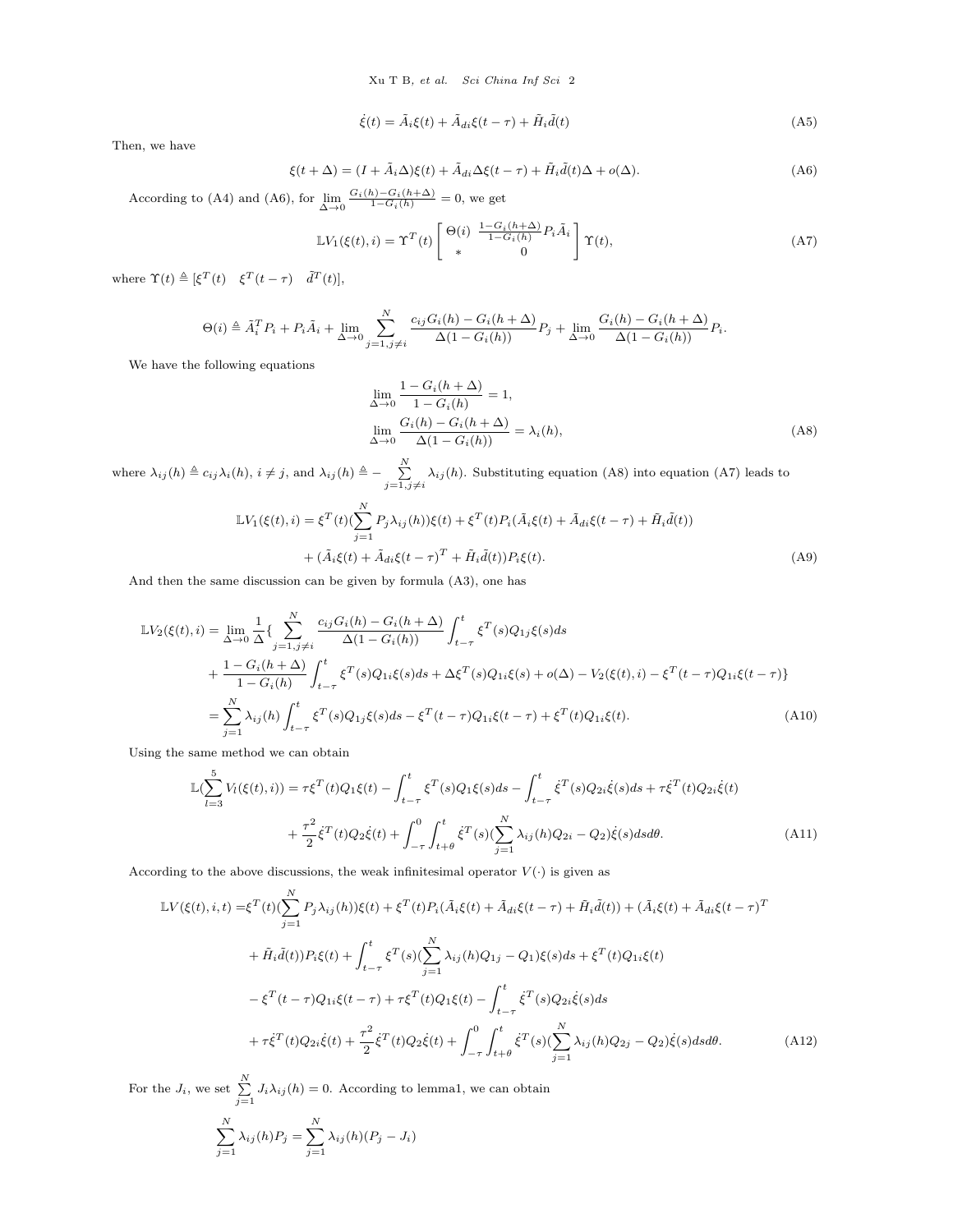Xu T B*, et al. Sci China Inf Sci* 3

$$
= \sum_{j \in S_{uk}^{i}}^{N} \lambda_{ij}(h)(P_{j} - J_{i}) + \sum_{j \in S_{k}^{i}}^{N} \lambda_{ij}(P_{j} - J_{i}) + \sum_{j \in S_{k}^{i}}^{N} \Delta \lambda_{ij}(h)(P_{j} - J_{i})
$$
  
\n
$$
= \sum_{j \in S_{uk}^{i}}^{N} \lambda_{ij}(h)(P_{j} - J_{i}) + \sum_{j \in S_{k}^{i}}^{N} \lambda_{ij}(P_{j} - J_{i}) + \sum_{j \in S_{k}^{i}}^{N} \frac{1}{2} \Delta \lambda_{ij}(h)((P_{j} - J_{i}) + (P_{j} - J_{i})^{T})
$$
  
\n
$$
\leqslant \sum_{j \in S_{uk}^{i}}^{N} \lambda_{ij}(h)(P_{j} - J_{i}) + \sum_{j \in S_{k}^{i}}^{N} \lambda_{ij}(P_{j} - J_{i}) + \sum_{j \in S_{k}^{i}}^{N} (\frac{1}{4}k_{ij}^{2}I + (P_{j} - J_{i})(P_{j} - J_{i})^{T}). \tag{A13}
$$

Similarly, for the  $J_{gi}$ ,  $\sum_{i=1}^{N}$  $\sum_{j=1} J_{gi} \lambda_{ij}(h) = 0$ , we can obtain

$$
\sum_{j=1}^{N} \lambda_{ij}(h) Q_{gj} \leqslant \sum_{j \in S_{uk}^{i}}^{N} \lambda_{ij}(h) (Q_{gj} - J_{gi}) + \sum_{j \in S_{k}^{i}}^{N} \lambda_{ij}(Q_{gj} - J_{gi}) + \sum_{j \in S_{k}^{i}}^{N} (\frac{1}{4} k_{ij}^{2} I + (Q_{gj} - J_{gi})(Q_{gj} - J_{gi})^{T}). \tag{A14}
$$

For appropriate dimensions  $N_{1i}$ ,  $N_{2i}$ ,  $N_{3i}$ , the following equations hold

$$
2\tilde{T}^{T}(t)N_{Ni}[\xi(t) - \xi(t-\tau) - \int_{t-\tau}^{t} \dot{\xi}(s)ds] = 0,
$$
  
\n
$$
2[\xi^{T}(t)P_{i} + \dot{\xi}^{T}(t)P_{i}][-\dot{\xi}(t) + \tilde{A}_{i}\xi(t) + \tilde{A}_{di}\xi(t-\tau) + \tilde{H}_{i}\tilde{d}(t)] = 0,
$$
\n(A15)

where

$$
\begin{aligned} \tilde{\Upsilon}(t) &= \left[\xi^T(t) \quad \xi^T(t-\tau) \quad \dot{\xi}^T(t) \quad \tilde{d}^T(t)\right]^T, \\ N_{Ni} &= \left[N_{1i}^T \quad N_{2i}^T \quad N_{3i}^T\right]^T. \end{aligned}
$$

According to the analysis, for the  $J_i$ ,  $J_{gi}$ ,  $\sum^N$  $\sum_{j=1}^{N} J_i \lambda_{ij}(h) = 0, \sum_{j=1}^{N} J_{gi} \lambda_{ij}(h) = 0$ , we obtain that

$$
z^{T}(t)z(t) - \gamma^{2}\tilde{d}^{T}(t)\tilde{d}(t) + \Gamma V(\xi(t), i)
$$
  
\n
$$
\leq z^{T}(t)z(t) - \gamma^{2}\tilde{d}^{T}(t)\tilde{d}(t) + \xi^{T}(t)P_{i}(\tilde{A}_{i}\xi(t) + \tilde{A}_{di}\xi(t-\tau) + \tilde{H}_{i}\tilde{d}(t)) + (\tilde{A}_{i}\xi(t) + \tilde{A}_{di}\xi(t-\tau)^{T})
$$
  
\n
$$
+ \tilde{H}_{i}\tilde{d}(t))P_{i}\xi(t) + \xi^{T}(t)\left(\sum_{j\in S_{ik}}^{N}\lambda_{ij}(h)(P_{j} - J_{i}) + \sum_{j\in S_{k}}^{N}\lambda_{ij}(P_{j} - J_{i}) + \sum_{j\in S_{k}}^{N}\left(\frac{1}{4}k_{ij}^{2}I + (P_{j} - J_{i})(P_{j} - J_{i})^{T}\right)\right)\xi(t)
$$
  
\n
$$
+ \int_{t-\tau}^{t}\xi^{T}(s)\left(\sum_{j=1}^{N}\lambda_{ij}(h)Q_{1j} - Q_{1})\xi(s)ds + \xi^{T}(t)Q_{1i}\xi(t) - \xi^{T}(t-\tau)Q_{1i}\xi(t-\tau) + \tau\xi^{T}(t)Q_{1}\xi(t) - \int_{t-\tau}^{t}\xi^{T}(s)Q_{2i}\xi(s)ds
$$
  
\n
$$
+ \tau\xi^{T}(t)Q_{2i}\xi(t) + \frac{\tau^{2}}{2}\xi^{T}(t)Q_{2}\xi(t) + \int_{-\tau}^{0}\int_{t+\theta}^{t}\xi^{T}(s)\left(\sum_{j=1}^{N}\lambda_{ij}Q_{2j} - Q_{2}\right)\xi(s)dsd\theta,
$$
  
\n
$$
\leq \tilde{\Upsilon}^{T}[\Pi_{2i} + \tau[N_{Ni},0]Q_{2i}^{-1}[N_{Ni},0]^{T}]\tilde{\Upsilon}, \qquad (A16)
$$

where,

$$
\Pi_{2i} = \begin{bmatrix} \Pi_{2i}^{11} & \Pi_{1i}^{12} & \Pi_{1i}^{13} & P_i \tilde{H}_i \\ * & \Pi_{1i}^{22} & \Pi_{1i}^{23} & 0 \\ * & * & \Pi_{1i}^{33} & 0 \\ * & * & * & -\gamma^2 I \end{bmatrix},
$$

$$
\Pi_{2i}^{11} = P_i \tilde{A}_i + \tilde{A}_i^T P_i + Q_{1i} + \tau Q_1 + N_{1i} + N_{1i}^T + \sum_{j \in S_k^i} \lambda_{ij} (P_j - J_i) + \sum_{j \in S_k^i} (\frac{1}{4} k_{ij}^2 I + (P_j - J_i)(P_j - J_i)^T)) + \tilde{C}_i^T \tilde{C}_i,
$$

a). From the conditions (6)-(8), if  $\forall i \in S_k^i$ , and  $\lambda_{ij}(h) \geq 0(\forall i, j \in S, i \neq j)$ , we have

$$
\mathbb{L}V(\xi(t),i) < \alpha E\{V(\xi(t),i)\} + \gamma^2 \tilde{d}^T(t)\tilde{d}(t) - E\{z(t)^T z(t)\},\tag{A17}
$$

b). From the conditions (6)-(9), if  $\forall i \in S_{uk}^i$ , and  $\lambda_{ii}(h) = -\sum_{i=1}^N S_i$  $j=1, j\neq i$  $\lambda_{ij}(h) < 0$ , we also have (A17). Then multiply the two sides of (A17) by  $e^{-\alpha t}$ , we can obtain

$$
\mathbb{L}(e^{-\alpha t}V(\xi(t),i)) < E\{e^{-\alpha t}[\gamma^2\tilde{d}^T(t)\tilde{d}(t) - z(t)^T z(t)]\}.\tag{A18}
$$

Therefore, for  $\forall t \in [0 \quad T]$ , integrating the inequality, and we can obtain the following inequality

$$
E\{e^{-\alpha t}V(\xi(t),i)\} < E\{\int_0^T e^{-\alpha t}[\gamma^2\tilde{d}^T(t)\tilde{d}(t) - z(t)^T z(t)]\}ds,
$$
\n(A19)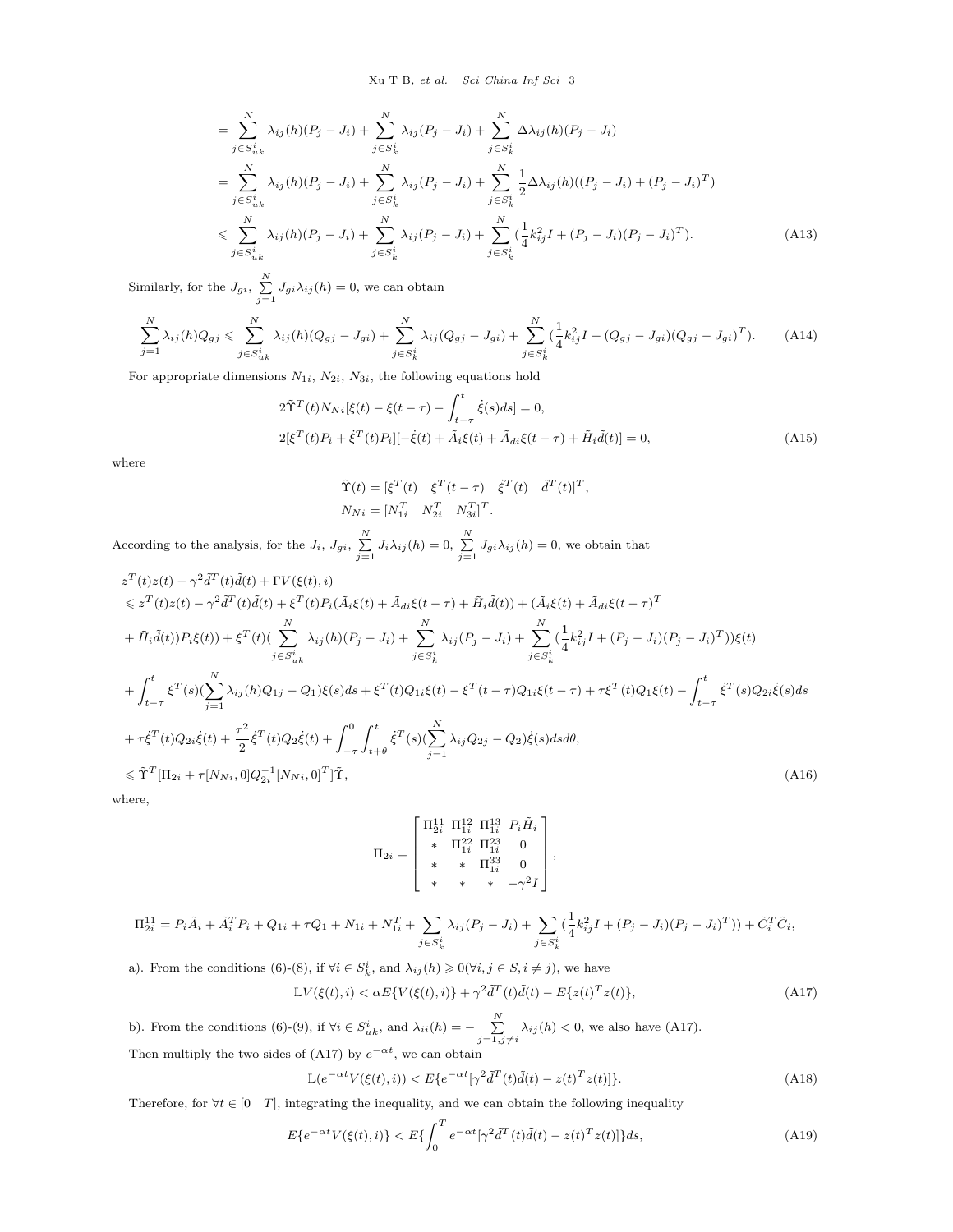then,

$$
E\{e^{-\alpha t}z(t)^Tz(t))\} < \gamma^2 \int_0^T e^{-\alpha t} \tilde{d}^T(t)\tilde{d}(t)dt,
$$
\n(A20)

it results that

$$
E\{\int_0^T z(t)^T z(t)dt\} \leq \gamma^2 e^{\alpha T} \{\int_0^T \tilde{d}(t)^T \tilde{d}(t)dt\}.
$$
 (A21)

Therefore, for  $\forall t \in [0 \ T]$ , the condition of finite-time boundedness holds, and the performance index of  $H_{\infty}$  is that  $\bar{\gamma} = \sqrt{e^{\alpha T}} \gamma.$ 

Then, we define that 
$$
\tilde{P}_i = R_i^{-1/2} P_i R_i^{-1/2}
$$
,  $\tilde{Q}_{gi} = R_i^{-1/2} Q_g R_i^{-1/2}$ ,  $\tilde{\tilde{Q}}_{gi} = R_i^{-1/2} Q_{gi} R_i^{-1/2}$ . One has  
\n
$$
E\xi^T(t) P_i\xi(t) \leq EV(\xi(t), i)
$$
\n
$$
< \frac{\gamma^2 d}{\alpha} e^{\alpha t} \int_0^t e^{-\alpha s} ds + e^{\alpha t} EV(\xi_0, \gamma_0)
$$
\n
$$
< e^{\alpha t} [EV(\xi_0, \gamma_0) + \frac{\gamma^2 d}{\alpha} (1 - e^{-\alpha t})]
$$
\n
$$
< e^{\alpha t} \{c_1(\sigma_{max}[\tilde{P}_i] + \tau \sigma_{max}[\tilde{Q}_{1i}] + \frac{1}{2} \tau^2 \sigma_{max}[\tilde{Q}_{1i}]) + \tilde{c}_1(\frac{1}{2} \tau^2 \sigma_{max}[\tilde{Q}_{2i}] + \frac{1}{6} \tau^3 \sigma_{max}[\tilde{Q}_{2i}])
$$
\n
$$
+ \frac{\gamma^2 d}{\alpha} (1 - e^{-\alpha t}) \}, \tag{A22}
$$

and

$$
E\{\xi^{T}(t)P_{i}\xi(t)\}\geq \sigma_{min}[\tilde{P}_{i}]E\{\xi^{T}(t)R_{i}\xi(t)\}.
$$
\n(A23)

Therefore, according to (10), we can obtain

$$
E\{\xi^{T}(t)R_{i}\xi(t)\}\n\leq e^{\alpha T}\{c_{1}(\sigma_{max}[\tilde{P}_{i}] + \tau\sigma_{max}[\tilde{Q}_{1i}] + \frac{1}{2}\tau^{2}\sigma_{max}[\tilde{\tilde{Q}}_{1i}]) + \tilde{c}_{1}(\frac{1}{2}\tau^{2}\sigma_{max}[\tilde{Q}_{2i}] + \frac{1}{6}\tau^{3}\sigma_{max}[\tilde{\tilde{Q}}_{2i}]) + \frac{\gamma^{2}d}{\alpha}(1 - e^{-\alpha T})\}/\sigma_{min}[\tilde{P}_{i}]\n\leq c_{2},
$$
\n(A24)

which means that composite control system in (4) and (5) is finite-time boundedness with respect to  $(c_1 \quad c_2 \quad T \quad R_i \quad d)$ . The proof is completed.

## **Appendix B Proof of Theorem 2**

For Theorem 2 where

$$
\begin{split} \Pi_{d1i}^{11} &= \begin{bmatrix} \Pi_{d1i}^{1111} \Pi_{d1i}^{1112} \\ * & \Pi_{d1i}^{112} \end{bmatrix}, \tilde{\Pi}_{d1i}^{111} = \begin{bmatrix} \tilde{\Pi}_{d1i}^{1111} \Pi_{d1i}^{1112} \\ * & \Pi_{d1i}^{1122} \end{bmatrix},\\ \Pi_{d1i}^{1111} &= A_i X_{1i} + X_{1i} A_i^T + B_i Y_i + Y_i^T B_i^T + U_{11ii} + \tau U_{11i} + \tilde{N}_{11i} + \tilde{N}_{11i}^T\\ & + (\lambda_{ii} - \alpha) X_{1i} - \sum_{j \in S_k^i} \lambda_{ij} \tilde{V}_{1i} + \sum_{j \in S_k^i} \frac{1}{4} k_{ij}^2 \tilde{X}_{1i} + \beta_i E_{11i} E_{11i}^T,\\ \tilde{\Pi}_{d1i}^{1111} &= A_i X_{1i} + X_{1i} A_i^T + B_i Y_i + Y_i^T B_i^T + U_{11ii} + \tau U_{11i} + \tilde{N}_{11i} + \tilde{N}_{11i}^T\\ & - \sum_{j \in S_k^i} \lambda_{ij} \tilde{V}_{1i} + \sum_{j \in S_k^i} \frac{1}{4} k_{ij}^2 \tilde{X}_{1i} - \alpha X_{1i} + \beta_i E_{11i} E_{11i}^T,\\ \Pi_{d1i}^{1112} &= B_i V_i,\\ \Pi_{d1i}^{1112} &= B_i V_i,\\ \Pi_{d1i}^{112} &= P_{2i} W_i + H_{2i} B_i V_i + W_i^T P_{2i} + V_i^T B_i^T H_{2i}^T + U_{21ii} + \tau U_{21i}\\ & + \tilde{N}_{21i} + \tilde{N}_{21i}^T + \sum_{j \in S_k^i} \lambda_{ij} (P_{2j} - \tilde{V}_{2i}) + \sum_{j \in S_k^i} \frac{1}{4} k_{ij}^2 I - \alpha P_{2i},\\ \Pi_{d1i}^{112} &= diag \{ A_{di} X_{1i} - \tilde{N}_{11i} + \tilde{N}_{12i}^T, -
$$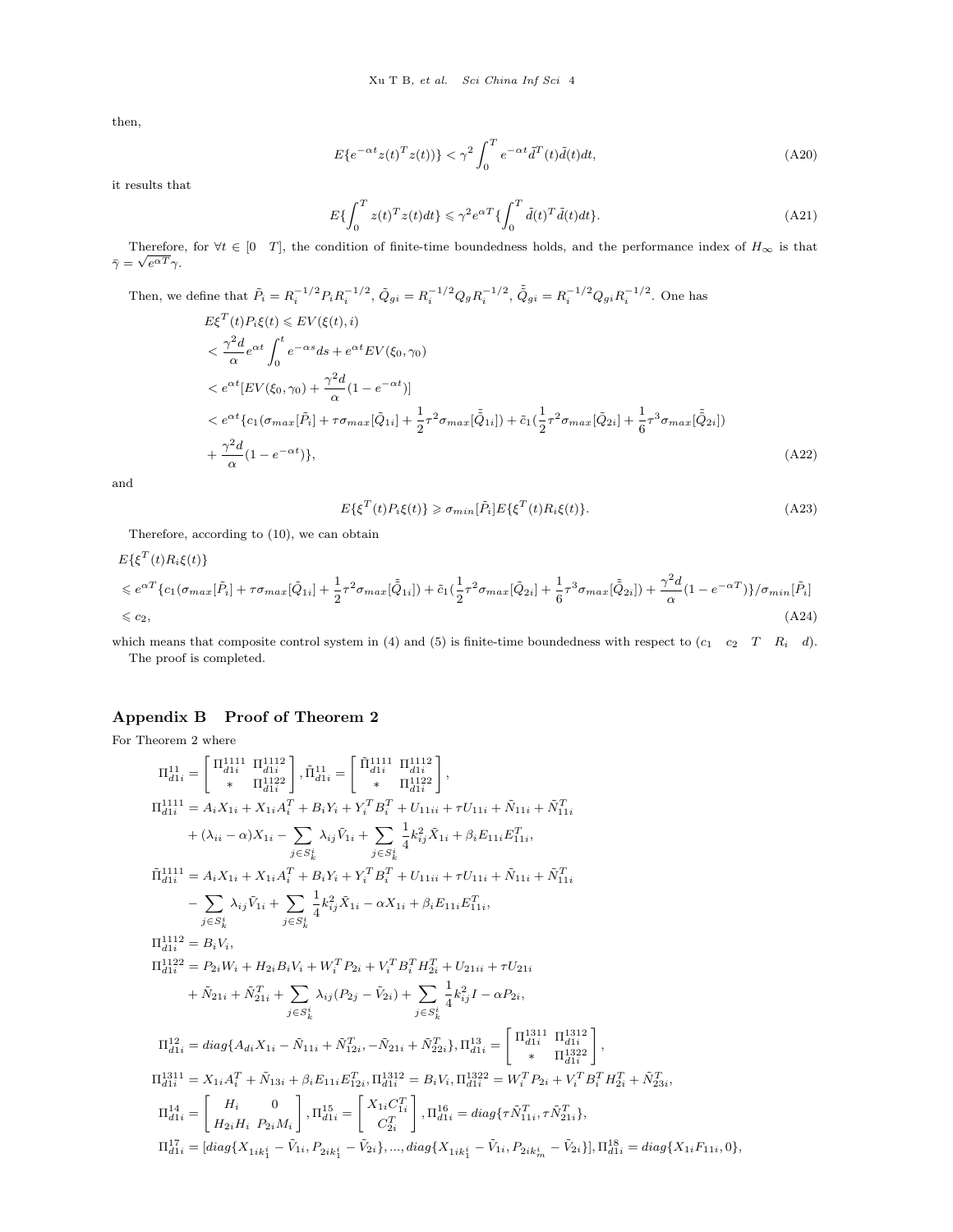$$
\begin{split} \Pi_{d1i}^{19} &= diag\{\Pi_{d1i}^{191},0\}, \Pi_{d1i}^{191} = [\sqrt{\lambda_{ik_1^i}} X_{1i},...,\sqrt{\lambda_{ik_{r-1}^i}} X_{1i},\sqrt{\lambda_{ik_{r+1}^i}} X_{1i},...,\sqrt{\lambda_{ik_m^i}} X_{1i}],\\ \tilde{\Pi}_{d1i}^{19} &= diag\{\tilde{\Pi}_{d1i}^{191},0\}, \tilde{\Pi}_{d1i}^{191} = [\sqrt{\lambda_{ik_1^i}} X_{1i},...,\sqrt{\lambda_{ik_m^i}} X_{1i}],\\ \Pi_{d1i}^{22} &= diag\{-U_{11ii}-\tilde{N}_{12i}-\tilde{N}_{12i}^T,-U_{21ii}-\tilde{N}_{22i}-\tilde{N}_{22i}^T\}, \Pi_{d1i}^{23} = diag\{X_{1i}A_{di}^T-\tilde{N}_{13i}^T,-\tilde{N}_{23i}^T\},\\ \Pi_{d1i}^{26} &= diag\{\tau \tilde{N}_{12i}^T,\tau \tilde{N}_{22i}^T\}, \Pi_{d1i}^{28} = diag\{F_{12i},0\},\\ \Pi_{d1i}^{33} &= diag\{-2X_{1i}+\tau U_{12ii}+\frac{\tau^2}{2}U_{12i}+\beta_iE_{12i}E_{12i}^T,-2P_{2i}+\tau U_{22ii}+\frac{\tau^2}{2}U_{22i}\}\\ \Pi_{d1i}^{36} &= diag\{\tau \tilde{N}_{13i}^T,\tau \tilde{N}_{23i}^T\}, \Pi_{d1i}^{44} = -\gamma^2 I, \Pi_{d1i}^{55} = -I, \Pi_{d1i}^{66} = diag\{-\tau U_{12ii},-\tau U_{22ii}\},\\ \Pi_{d1i}^{77} &= diag\{-\tilde{X}_{ik_1^i},...,-\tilde{X}_{ik_m^i}\}, \Pi_{d1i}^{88} = -\beta_i I, \Pi_{d1i}^{99} = diag\{-X_{1k_1^i},...,-X_{1k_{r-1}^i},-X_{1k_{r+1}^i},...,-X_{1k_m^i}\},\\ \tilde{\Pi}_{d1i}^{99} &= diag\{-X_{1k_1^i},...,-X_{1k_m^
$$

*Proof.* Let

$$
P_{i} = \begin{bmatrix} P_{1i} & 0 \\ * & P_{2i} \end{bmatrix}, X_{1i} = P_{1i}^{-1}, Y_{i} = K_{i}X_{1i}, H_{2i} = P_{2i}L_{i}, X_{1i}X_{1i} = \tilde{X}_{1i}, X_{i} = \begin{bmatrix} X_{1i} & 0 \\ * & I \end{bmatrix}
$$
  
\n
$$
N_{pi} = \begin{bmatrix} N_{1pi} & 0 \\ * & N_{2pi} \end{bmatrix}, \tilde{N}_{pi} = X_{i}N_{pi}X_{i} = \begin{bmatrix} \tilde{N}_{1pi} & 0 \\ * & \tilde{N}_{2pi} \end{bmatrix}, \tilde{V}_{i} = X_{i}J_{i}X_{i} = \begin{bmatrix} \tilde{V}_{1i} & 0 \\ * & \tilde{V}_{2i} \end{bmatrix},
$$
  
\n
$$
\tilde{V}_{gi} = X_{i}J_{gi}X_{i} = \begin{bmatrix} \tilde{V}_{1gi} & 0 \\ * & \tilde{V}_{2gi} \end{bmatrix}, Q_{g} = \begin{bmatrix} Q_{1g} & 0 \\ * & Q_{2g} \end{bmatrix}, Q_{gi} = \begin{bmatrix} Q_{1gi} & 0 \\ * & Q_{2gi} \end{bmatrix},
$$
  
\n
$$
U_{gi} = X_{i}Q_{g}X_{i} = \begin{bmatrix} U_{1gi} & 0 \\ * & U_{2gi} \end{bmatrix}, U_{gij} = X_{i}Q_{gi}X_{i} = \begin{bmatrix} U_{1gij} & 0 \\ * & U_{2gij} \end{bmatrix},
$$
  
\n
$$
E_{1i} = \begin{bmatrix} E_{11i} & 0 \\ * & 0 \end{bmatrix}, E_{2i} = \begin{bmatrix} E_{12i} & 0 \\ * & 0 \end{bmatrix}, F_{1i} = \begin{bmatrix} F_{11i} & 0 \\ * & 0 \end{bmatrix}, F_{2i} = \begin{bmatrix} F_{12i} & 0 \\ * & 0 \end{bmatrix}.
$$

Due to the existence of uncertain parameters in inequality (6), we can't solve the disturbance-observer-based controller directly. We divide the inequality (6) into two parts: the part without uncertain parameters and the part with uncertain parameters. Therefore, inequality (6) can be written as

$$
\Pi_{ui} + \Delta \Pi_{ui} < 0,\tag{B1}
$$

*,*

*,*

where

$$
\Pi_{ui} = \left[\begin{array}{cccccc} \Pi_{ui}^{11} & \Pi_{ui}^{12} & \Pi_{ui}^{13} & P_i \tilde{H}_i & \tilde{C}_i^T & \tau N_{1i}^T & \Pi_{1i}^{17} \\ * & \Pi_{1i}^{22} & \Pi_{ui}^{23} & 0 & 0 & \tau N_{2i}^T & 0 \\ * & * & \Pi_{1i}^{33} & 0 & 0 & \tau N_{3i}^T & 0 \\ * & * & * & * & -\gamma^2 I & 0 & 0 & 0 \\ * & * & * & * & -I & 0 & 0 \\ * & * & * & * & * & -\tau Q_{2i} & 0 \\ * & * & * & * & * & \Pi_{1i}^{77} \end{array}\right], \Delta\Pi_{ui} = \left[\begin{array}{cccccc} \Delta \Pi_{ui}^{11} & \Delta \Pi_{ui}^{12} & * & 0 & 0 & 0 \\ * & 0 & * & 0 & 0 & 0 & 0 \\ \Delta \Pi_{ui}^{31} & \Delta \Pi_{ui}^{32} & 0 & 0 & 0 & 0 \\ * & * & * & * & 0 & 0 & 0 \\ * & * & * & * & * & 0 & 0 \\ * & * & * & * & * & 0 & 0 \\ * & * & * & * & * & 0 & 0 \\ * & * & * & * & * & 0 & 0 \end{array}\right],
$$

$$
\Pi_{ui}^{11} = P_i A_{ui} + A_{ui}^T P_i + Q_{1i} + \tau Q_1 + N_{1i} + N_{1i}^T + \sum_{j \in S_k^i} \lambda_{ij} (P_j - J_i) + \sum_{j \in S_k^i} \frac{1}{4} k_{ij}^2 I - \alpha P_i,
$$
\n
$$
\Pi_{ui}^{12} = P_i A_{dui} - N_{1i} + N_{2i}^T, \Pi_{ui}^{13} = A_{ui}^T P_i + N_{3i}^T, \Pi_{ui}^{23} = A_{dui}^T P_i - N_{3i}^T,
$$
\n
$$
A_{ui} = \begin{bmatrix} A_i + B_i K_i & B_i V_i \\ 0 & W_i + L_i B_i V_i \end{bmatrix}, A_{dui} = \begin{bmatrix} A_{di} & 0 \\ 0 & 0 \end{bmatrix}, \Delta \Pi_{ui}^{11} = \begin{bmatrix} P_i \Delta A_i + \Delta A_i^T P_i & 0 \\ 0 & 0 \end{bmatrix}, \Delta \Pi_{ui}^{12} = \begin{bmatrix} P_i \Delta A_{di} & 0 \\ 0 & 0 \end{bmatrix}
$$
\n
$$
\Delta \Pi_{ui}^{31} = \begin{bmatrix} P_i \Delta A_i & 0 \\ 0 & 0 \end{bmatrix}, \Delta \Pi_{ui}^{32} = \begin{bmatrix} P_i \Delta A_{di} & 0 \\ 0 & 0 \end{bmatrix}.
$$

Let  $\Gamma_i(t)$  stands for uncertain matrix function whose elements is Lebesgue measurable, and  $\Gamma_i^T(t)\Gamma_i(t) \leq I$ , and we can obtain

$$
\Delta \Pi_{ui} = M_{11} \Gamma_i(t) M_{12} + M_{12}^T \Gamma_i^T(t) M_{11}^T < \beta_i M_{11} M_{11}^T + \beta_i^{-1} M_{12}^T M_{12},
$$
\n(B2)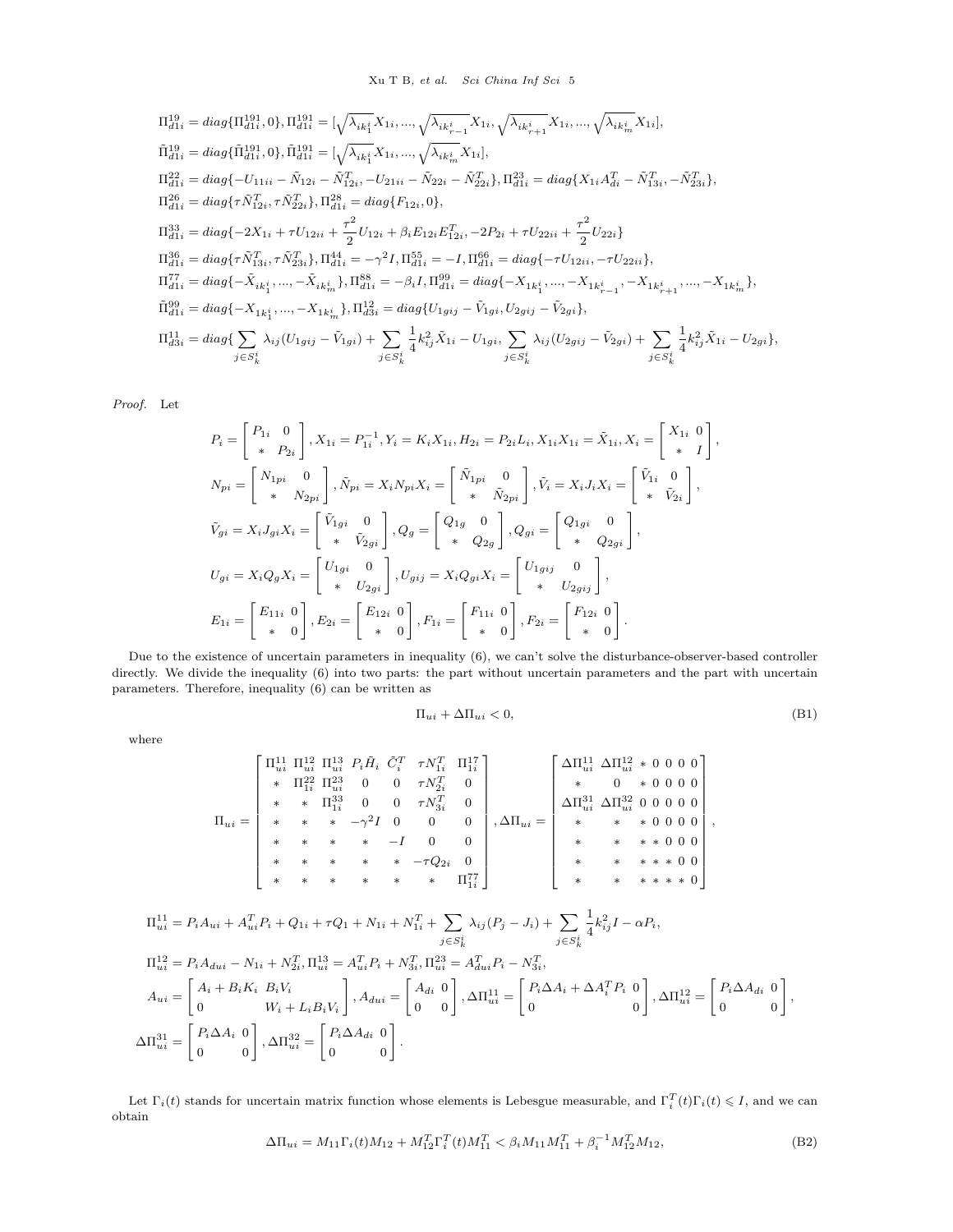where

$$
M_{11} = col[P_i E_{1i} \t 0 \t P_i E_{2i} \t 0 \t 0 \t 0],
$$
  

$$
M_{12} = [F_{1i} \t F_{2i} \t 0 \t 0 \t 0 \t 0],
$$

Then, we can redescribe the inequality (B1) as

$$
\begin{bmatrix}\n\Phi_{1i}^{11} \ \Pi_{ui}^{12} \ \Phi_{1i}^{13} \ P_{i}\tilde{H}_{i} \ \tilde{C}_{i}^{T} \ \tau N_{1i}^{T} \ \Pi_{1i}^{17} \ F_{1i} \\
* \ \Pi_{1i}^{22} \ \Pi_{ui}^{23} \ 0 \ 0 \ \tau N_{2i}^{T} \ 0 \ F_{2i} \\
* \ \ast \ \Phi_{1i}^{33} \ 0 \ 0 \ \tau N_{3i}^{T} \ 0 \ 0 \\
* \ \ast \ \ast \ -\gamma^{2}I \ 0 \ 0 \ 0 \ 0 \\
* \ \ast \ \ast \ \ast \ -I \ 0 \ 0 \ 0 \ 0 \\
* \ \ast \ \ast \ \ast \ \ast \ -\tau Q_{2i} \ 0 \ 0 \\
* \ \ast \ \ast \ \ast \ \ast \ \ast \ \Pi_{1i}^{77} \ 0 \\
* \ \ast \ \ast \ \ast \ \ast \ \ast \ \ast \ \ast \ \Pi_{1i}^{77} \ 0 \\
* \ \ast \ \ast \ \ast \ \ast \ \ast \ \ast \ \ast \ \ast \ \ast \ \ast \ \Lambda_{1i}^{77} \ 0\n\end{bmatrix}
$$
\n
$$
\begin{bmatrix}\n\Phi_{1i}^{11} \ \Pi_{ii}^{22} \ \Pi_{iu}^{23} \ 0 \\
\Phi_{2i}^{12} \ \Phi_{1i}^{23} \ 0 \\
\Phi_{2i}^{23} \ \Phi_{1i}^{23} \ 0 \\
\Phi_{1i}^{23} \ \Phi_{1i}^{23} \ 0 \\
\Phi_{2i}^{23} \ \Phi_{1i}^{23} \ 0 \\
\Phi_{2i}^{23} \ \Phi_{1i}^{23} \ 0 \\
\Phi_{2i}^{23} \ \Phi_{1i}^{23} \ 0 \\
\Phi_{2i}^{23} \ \Phi_{1i}^{23} \ 0 \\
\Phi_{2i}^{23} \ \Phi_{1i}^{23} \ 0 \\
\Phi_{2i}^{23} \ \Phi_{1i}^{23} \ 0 \\
\Phi_{2i}^{23} \ \Phi_{1i}^{23} \ 0 \\
\Phi_{2i}^{23} \ \Phi_{1i}^{23} \ 0 \\
\Phi_{2i}^{23} \ \Phi_{1i}^{23} \ 0 \\
\Phi_{2i}^{23} \ \Phi_{1i}^{23} \ 0 \\
\Phi_{2
$$

where

$$
\Phi_{1i}^{11} = P_i A_{ui} + A_{ui}^T P_i + Q_{1i} + \tau Q_1 + N_{1i} + N_{1i}^T + \sum_{j \in S_k^i} \lambda_{ij} (P_j - J_i) + \sum_{j \in S_k^i} \frac{1}{4} k_{ij}^2 I - \alpha P_i + \beta_i P_i E_{1i} E_{1i}^T P_i,
$$
  
\n
$$
\Phi_{1i}^{13} = A_{ui}^T P_i + N_{3i}^T + \beta_i P_i E_{1i} E_{2i}^T P_i, \Phi_{1i}^{33} = -2P_i + \tau Q_{2i} + \frac{\tau^2}{2} Q_2 + \beta_i P_i E_{2i} E_{2i}^T P_i.
$$

Simultaneous left- and right- multiply on both sides of the inequality (B3) by  $diag\{X_i, X_i, X_i, I, I, X_i, X_i, I\}$ , we can obtain

$$
\begin{bmatrix}\n\Pi_{d2i}^{11} & \Pi_{d1i}^{12} & \Pi_{d1i}^{14} & \Pi_{d1i}^{15} & \Pi_{d1i}^{16} & \Pi_{d1i}^{17} & \Pi_{d1i}^{18} \\
* & \Pi_{d1i}^{22} & \Pi_{d1i}^{23} & 0 & 0 & \Pi_{d1i}^{26} & 0 & \Pi_{d1i}^{28} \\
* & * & \Pi_{d1i}^{33} & 0 & 0 & \Pi_{d1i}^{36} & 0 & 0 \\
* & * & * & \Pi_{d1i}^{44} & 0 & 0 & 0 & 0 \\
* & * & * & * & \Pi_{d1i}^{55} & 0 & 0 & 0 \\
* & * & * & * & \Pi_{d1i}^{56} & 0 & 0 & 0 \\
* & * & * & * & * & \Pi_{d1i}^{66} & 0 & 0 \\
* & * & * & * & * & \Pi_{d1i}^{77} & 0 \\
* & * & * & * & * & * & \Pi_{d1i}^{88}\n\end{bmatrix} < 0,
$$
\n(B4)

where

$$
\begin{split} \Pi_{d2i}^{11}=&\begin{bmatrix} \Pi_{d2i}^{1111} & \Pi_{d1i}^{1112} \\ * & \Pi_{d1i}^{1122} \end{bmatrix}, \\ \Pi_{d2i}^{1111}=&A_iX_{1i}+X_{1i}A_i^T+B_iY_i+Y_i^TB_i^T+U_{11ij}+\tau U_{11i}+\tilde{N}_{11i}+\tilde{N}_{11i}^T \\ &+\sum_{j\in S_k^i}\lambda_{ij}(X_{1i}X_{1j}^{-1}X_{1i}-\tilde{V}_{1i})+\sum_{j\in S_k^i}\frac{1}{4}X_{1i}k_{ij}^2X_{1i}-\alpha X_{1i}+\beta_iE_{1i}E_{1i}^T, \end{split}
$$

and  $\Pi_{d1i}^{1112}$ ,  $\Pi_{d1i}^{1122}$ ,  $\Pi_{d1i}^{12}$ ,  $\Pi_{d1i}^{13}$ ,  $\Pi_{d1i}^{14}$ ,  $\Pi_{d1i}^{15}$ ,  $\Pi_{d1i}^{17}$ ,  $\Pi_{d1i}^{18}$ ,  $\Pi_{d1i}^{22}$ ,  $\Pi_{d1i}^{23}$ ,  $\Pi_{d1i}^{28}$ ,  $\Pi_{d1i}^{28}$ ,  $\Pi_{d1i}^{33}$ ,  $\Pi_{d1i}^{36}$ ,  $\Pi$  $\Pi_{d1i}^{88}$  are given in Theorem 2.

For  $\forall i \in S$ , inequality (B4) holds with the following two cases:

a. if  $i \in S_k^i$ , use the shur lemma, we obtain (11).

b. if  $i \notin S_k^i$ , use the shur lemma, we obtain (12).

Simultaneous left- and right- multiply on both sides of the inequality (7) by  $diag{X_i, X_i}$ , we obtain (13). Simultaneous left- and right- multiply on both sides of the inequality  $(8)(9)$  by  $X_i$ , we obtain  $(14)$ ,  $(15)$ . Consider  $\tilde{P}_i = R_i^{-1/2} P_i R_i^{-1/2}$ ,  $\tilde{Q}_{gi} = R_i^{-1/2} Q_g R_i^{-1/2}$ ,  $\tilde{\tilde{Q}}_{gi} = R_i^{-1/2} Q_{gi} R_i^{-1/2}$ , and  $1 \leq \sigma_{min}[\tilde{P}_i]$ ,  $\sigma_{max}[\tilde{P}_i] < \sigma_1$ ,  $\sigma_{max}[Q_{1i}] < \sigma_{2}, \, \sigma_{max}[Q_{1}] < \sigma_{3}, \, \sigma_{max}[Q_{2i}] < \sigma_{4}, \, \sigma_{max}[Q_{2}] < \sigma_{5}.$ 

According to inequality (10), we can obviously get inequality (16), (17).

That hereby certifies that the theorem has passed proof as above.

#### **Appendix C Numerical Example**

Cognitive radio (CR) has been applied in S-MJSs in [1]. Cognitive radio link can be used between sensor and actuator. Many independent channels exist in CR system. Each channel which is selected by the sensor obey special sensing policy.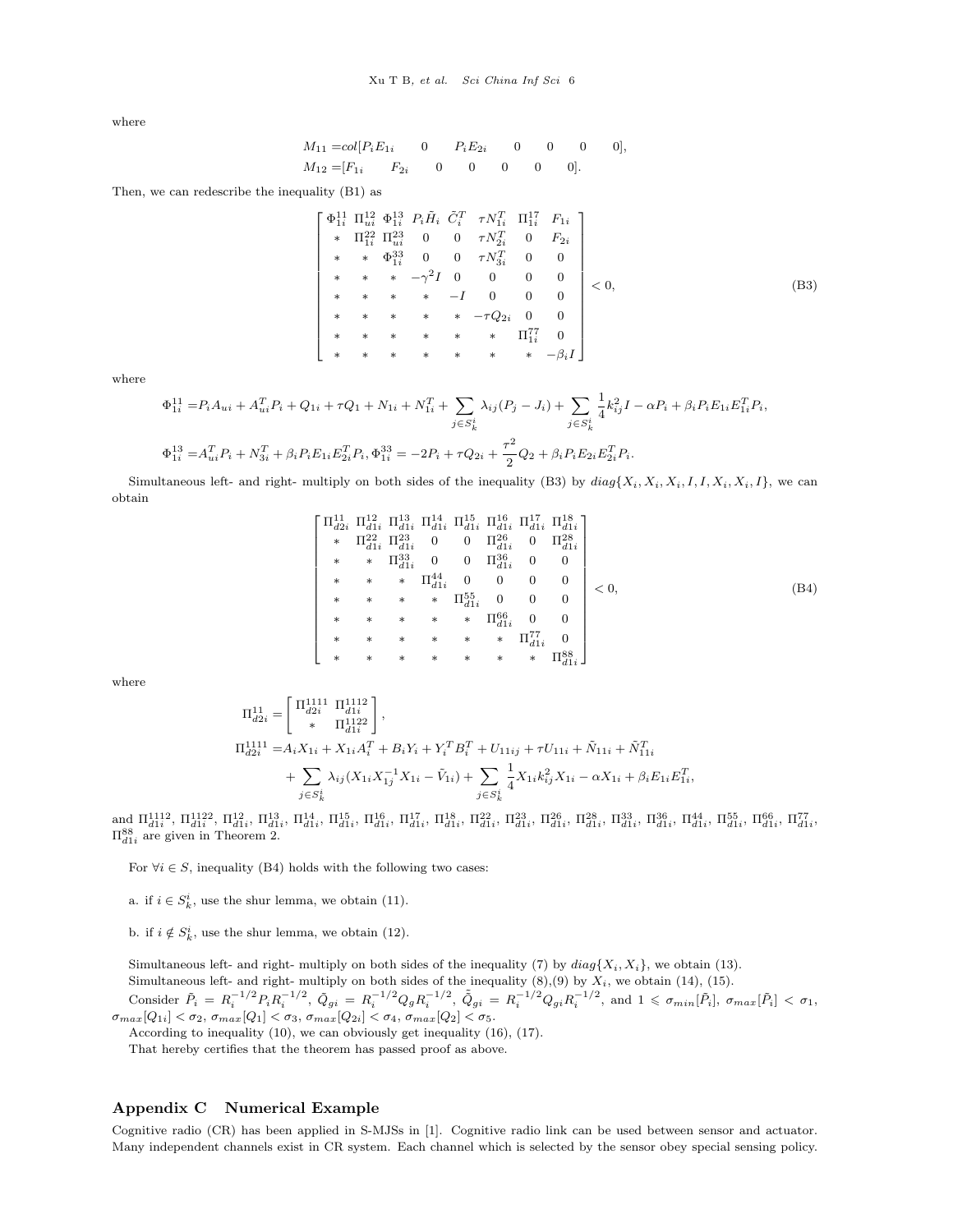

**Figure C3** State trajectory

Signal can be transmitted normally when the channel is idle, and it cannot be transmitted to avoid collision when the channel is busy. Each channel of CR system has two states, and which state the channel stays corresponds to semi-Markovian process. The semi-markovian model of the CR system is with the parameters given as

$$
A_1 = \begin{bmatrix} -4.0 & 1.0 \\ -12.0 & -2.0 \end{bmatrix}, A_2 = \begin{bmatrix} -2.1 & 10.1 \\ 5.2 & -4.1 \end{bmatrix}, A_{d1} = \begin{bmatrix} 1 & 0 \\ 0 & 1 \end{bmatrix}, A_{d2} = \begin{bmatrix} 1 & 0 \\ 0 & 1 \end{bmatrix}, B_1 = \begin{bmatrix} 1.2 \\ 0.5 \end{bmatrix}, B_2 = \begin{bmatrix} 1.2 \\ 0.3 \end{bmatrix},
$$
  
\n
$$
H_1 = H_2 = \begin{bmatrix} 0.01 \\ 0.01 \end{bmatrix}, C_{11} = \begin{bmatrix} 0.5 & 0.1 \end{bmatrix}, C_{12} = \begin{bmatrix} 1.2 & 0.1 \end{bmatrix}, C_{21} = \begin{bmatrix} 0.1 & 0 \end{bmatrix}, C_{22} = \begin{bmatrix} 0 & 0.1 \end{bmatrix}.
$$

We assume that the disturbance  $d(t)$  is described as Assumption 1, and  $d_1(t), d_2(t)$  are the random disturbance whose 2-norm is less than 1. The parameters of  $d(t)$  are given as  $W_1 = W_2$  $\begin{bmatrix} 0 & 0.5 \\ -0.5 & 0 \end{bmatrix}$ ,  $V_1 = \begin{bmatrix} 2.0 & 0 \end{bmatrix}$ ,  $V_2 = \begin{bmatrix} 1.0 & 0 \end{bmatrix}$ ,  $M_1 =$  $\begin{bmatrix} 0 & 1 \end{bmatrix}$   $\begin{bmatrix} 0 & 2 \end{bmatrix}$   $\begin{bmatrix} 0 & 1 \end{bmatrix}$   $\begin{bmatrix} 0 & 1 \end{bmatrix}$ 0*.*1  $\begin{array}{c|c} 0.1 & M_2 = \begin{array}{|c} 0.2 & 0.2 \end{array} \ \end{array}$  $\begin{bmatrix} 0.2 \\ 0.2 \end{bmatrix}$ . The uncertain factors are given as  $E_{11i} = \begin{bmatrix} 0.1 \\ 0.1 \end{bmatrix}$  $\begin{array}{|l} 0.1 \ 0.1 \end{array} \bigg | \, , E_{12i} \, = \, \, \bigg | \, \begin{array}{l} 0.2 \ -0.2 \end{array}$  $\begin{bmatrix} 0.2 \\ -0.2 \end{bmatrix}$ ,  $F_{11i} = \begin{bmatrix} 0.1 & 0.1 \end{bmatrix}$ ,  $F_{12i} =$  $\begin{bmatrix} 0.1 & 0 \end{bmatrix}$ . The TRs matrix is given  $\text{as} \lambda_{ij}(h) = \begin{bmatrix} ? & ? \\ ? & \end{bmatrix}$  $2.0 + \Delta\lambda_{21}(h) -2.0 + \Delta\lambda_{22}(h)$ ] , where,  $\Delta \lambda_{ij}(h) \leq k_{ij} = |0.1 \times \lambda_{ij}(h)|$ . Let  $\alpha = 1, c_1 = 0.5, \tilde{c}_1 = 0.6, c_2 = 2.1, T = 2, d = 3$ 

The control gains can be obtained by the Theorem 2 as follows:

$$
K_1 = \left[ \begin{array}{c} -142.5103 & -8.1335 \end{array} \right], K_2 = \left[ \begin{array}{c} -77.0232 & 14.9625 \end{array} \right],
$$

the disturbance observer gains are given as follows:

$$
L_1 = \begin{bmatrix} -3.2207 & -1.5673 \\ -1.5673 & -4.2511 \end{bmatrix}, L_2 = \begin{bmatrix} -3.4903 & -1.6653 \\ -1.6653 & -4.0094 \end{bmatrix}.
$$